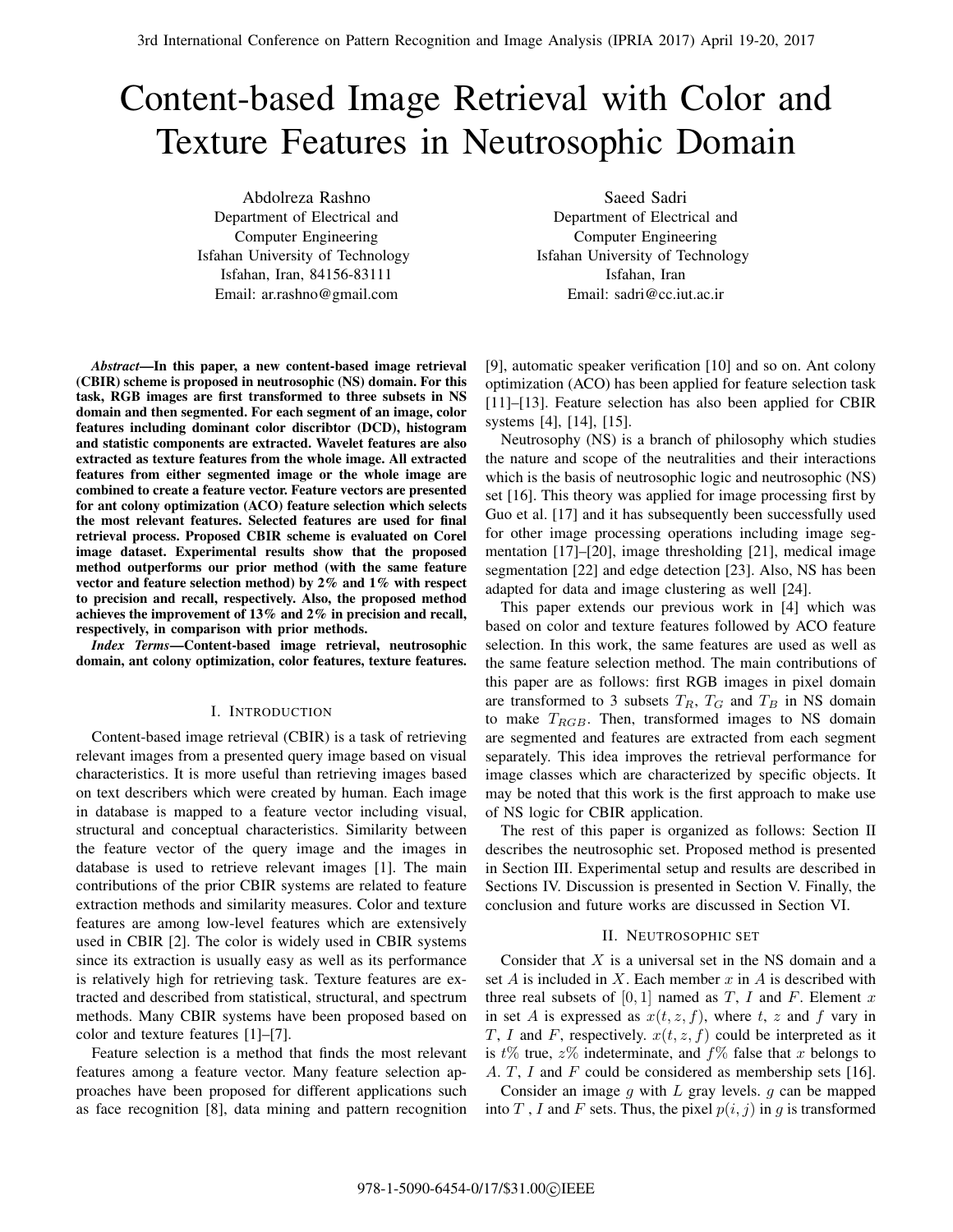into  $PNS(i, j) = T(i, j), I(i, j), F(i, j)$  or  $PNS(t, z, f)$  in neutrosophic domain.  $T$ ,  $I$  and  $F$  are considered as white, noise and black pixel sets, respectively.  $P NS(t, z, f)$  means that this pixel is  $\%t$  true to be a white pixel,  $\%z$  to be a noisy pixel and  $\%f$  to be a black pixel. T, I and F are computed as follows [17], [25]:

$$
T(i,j) = \frac{\overline{g(i,j)} - \overline{g_{min}}}{\overline{g_{max}} - \overline{g_{min}}}
$$
(1)

$$
F(i,j) = 1 - T(i,j); \t\t(2)
$$

$$
I(i,j) = \frac{\delta(i,j) - \delta_{min}}{\delta_{max} - \delta_{min}};
$$
\n(3)

$$
\overline{g(i,j)} = \frac{1}{w^2} \sum_{m=-\frac{w}{2}}^{\frac{w}{2}} \sum_{n=-\frac{w}{2}}^{\frac{w}{2}} g(i+m, j+n)
$$
(4)

$$
\delta(i,j) = |g(i,j) - \overline{g(i,j)}|
$$
\n(5)

where g is the gray scale image,  $\overline{g}$  is a filtered version of the image  $g$  filtered with an averaging filter,  $w$  is the window size for the averaging filter,  $\overline{g_{max}}$  and  $\overline{g_{min}}$  are the maximum and minimum of the  $\bar{g}$ , respectively,  $\delta$  is the absolute difference between g and  $\bar{g}$ ,  $\delta_{max}$  and  $\delta_{min}$  are also the maximum and minimum values of  $\delta$ , respectively [17].

#### III. PROPOSED METHOD

## *A. Image segmentation in NS domain*

In CBIR systems, each image is mapped to a feature vector. The feature vector of query images are compared with the feature vector of images in dataset and then the relevant images are retrieved. In conventional feature extraction methods, features are extracted from the whole image in pixel domain while in this work, features are extracted from each segment of an image in NS domain. For this task, Algorithm 1 is proposed in which  $R$ ,  $G$  and  $B$  components of images are first transformed to  $T_R$ ,  $T_G$ ,  $T_B$ ,  $I_R$ ,  $I_G$  and  $I_B$  in NS domain. Note that subset  $F$  is not used here since it does not have any role in retrieval process. Then,  $α$ -mean and  $β$ -enhancement operations, proposed in [17], are applied to  $T_R$ ,  $T_G$ ,  $T_B$ ,  $I_R$ ,  $I_G$  and  $I_B$  subsets repeatedly until there is no significant change in the entropy of the subset  $I$ . The indeterminacy set I has important role for decreasing the effect of noise. In this application, there are 3 indeterminacy sets  $I_R$ ,  $I_G$  and  $I_B$ . All these sets are assigned to the  $max(I_R, I_G, I_B)$ . This idea ensures that in each component, pixels with bigger indeterminacy are more penalized by a filter to decrease the noise effect. The indeterminacy of a pixel in each component is different. Therefore, we considered the maximum indeterminacy to have the maximum penalty for noisy pixels. After that,  $T_R$ ,  $T_G$  are  $T_B$  combined to create  $T_{RGB}$  in NS domain and then k-mean clustering is applied to segment  $T_{RGB}$ .

#### Algorithm 1 Proposed image segmentation in NS domain.

- 1: Inputs: g (input image in RGB domain), Output: Segmented  $T_{RGB}$  in NS domain.
- 2: Transfer  $g_R$ ,  $g_G$  and  $g_B$  in pixel domain to  $T_R$ ,  $T_G$ ,  $T_B$ ,  $I_R$ ,  $I_G$  and  $I_B$  in NS domain. Each component is transformed separately by (1)-(13).
- 3: Consider a rectangular Gaussian filter  $h$  with the dimension of  $[3, 3]$ .
- 4: Apply  $\alpha$ -mean operation to  $T_R$ ,  $T_G$ ,  $T_B$   $I_R$ ,  $I_G$  and  $I_B$ set as follows:

$$
\bar{T}(\alpha) = \begin{cases} T(i,j), & \text{if } I(i,j) < \alpha \\ \bar{T}_{\alpha}(i,j), & \text{otherwise} \end{cases}
$$
 (6)

$$
\bar{T}_{\alpha}(i,j) = \frac{1}{w^2} \sum_{m=-\frac{w}{2}}^{\frac{w}{2}} \sum_{n=-\frac{w}{2}}^{\frac{w}{2}} T(i+m, j+n)
$$
(7)

$$
\bar{I}_{\alpha}(i,j) = \frac{\bar{\delta}_{T}(i,j) - \bar{\delta}_{Tmin}}{\bar{\delta}_{Tmax} - \bar{\delta}_{Tmin}}
$$
(8)

$$
\bar{\delta}_T(i,j) = |\bar{T}(i,j) - \bar{\bar{T}}(i,j)|
$$
\n(9)

$$
\bar{\bar{T}}(i,j) = \frac{1}{w^2} \sum_{m=-\frac{w}{2}}^{\frac{w}{2}} \sum_{n=-\frac{w}{2}}^{\frac{w}{2}} \bar{T}(i+m, j+n)
$$
(10)

5: Apply β-enhancement operation to  $T_R$ ,  $T_G$ ,  $T_B$   $I_R$ ,  $I_G$ and  $I_B$  set as follows:

$$
T'(\beta) = \begin{cases} T(i,j), & \text{if } I(i,j) < \alpha \\ T'_{\beta}(i,j), & \text{otherwise} \end{cases}
$$
 (11)

$$
T'_{\beta}(i,j) = \begin{cases} 2T^2(i,j), & \text{if } T(i,j) < = 0.5\\ 1 - 2(1 - T(i,j))^2, & \text{otherwise} \end{cases}
$$
(12)

$$
I'_{\beta}(i,j) = \frac{\delta'_T(i,j) - \delta'_{Tmin}}{\delta'_{Tmax} - \delta'_{Tmin}}
$$
(13)

$$
\delta'_{T}(i,j) = |T'(i,j) - \bar{T}'(i,j)| \tag{14}
$$

$$
\bar{T}'(i,j) = \frac{1}{w^2} \sum_{m=-\frac{w}{2}}^{\frac{w}{2}} \sum_{n=-\frac{w}{2}}^{\frac{w}{2}} T'(i+m, j+n)
$$
(15)

- 6: Set  $I_R$ ,  $I_G$  and  $I_B$  to  $max(I_R, I_G, I_B)$ .
- 7: If  $|Entropy(I_R^t) Entropy(I_R^{t-1})| < 0.001$  go to 8, otherwise go to 4.
- 8: Combine  $T_R$ ,  $T_G$ ,  $T_B$  to create color image  $T_{RGB}$  in NS domain.
- 9: Apply k-mean clustering to  $T_{RGB}$ .
- 10: Return segmented image in NS domain in which each cluster is a segment.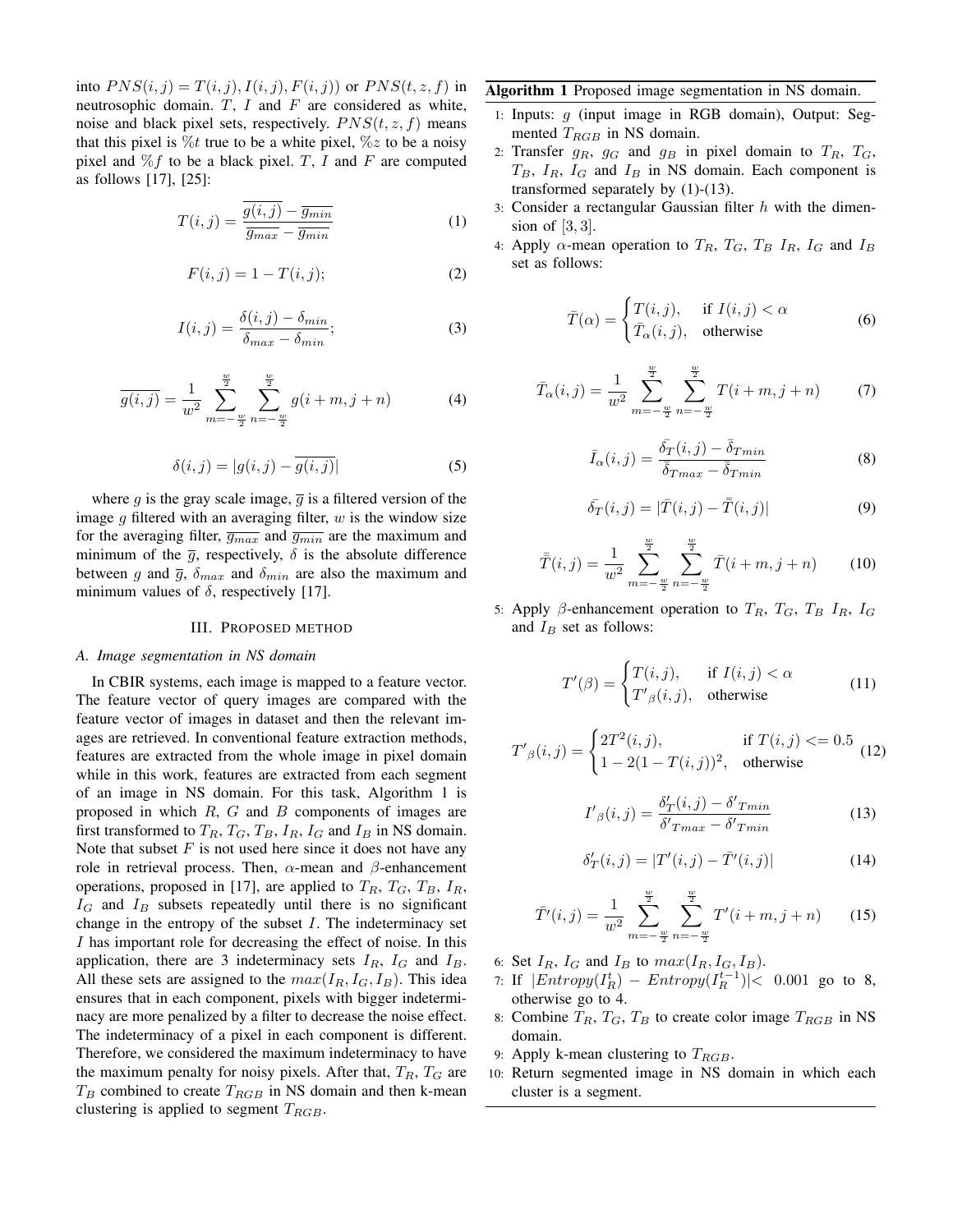

Fig. 1: Selection of the most relevant features among extracted color and texture features by ACO [4].

#### *B. Feature extraction and selection*

In this work, proposed color and texture features in our previous work [4] are used for feature extraction. For Color features, three type of features including DCD, color statistic and color histogram features are extracted. In DCD, both representative colors and the percentage of each color are included. Moreover, DCD provide an effective and compact color representation, could be applied for color distribution in an image or a region of interest [3]. Here, the DCD features are extracted in RGB domain. Each pixel value is replaced by the center of its corresponding partition. As a result, by applying DCD to an image, quantized image is achieved which the number of colors for that image is equal with the number of partitions. As the simplest statistic features, the first order (mean, denoted my M) and the second order (standard deviation, denoted by STD) are color statistics features. For each color channel such as  $R$ ,  $G$  and  $B$ , a color histogram graph is drawed with respect to bin size  $B$  (the number of intervals or range resolutions). Each color channel has B histogram features correspond to the number of pixels dropped to each interval.

For texture features, wavelet features are extracted based on the wavelet transformation using approximation, vertical and horizontal frequency components of an image. The decomposed image by Haar filter consists of LL, LH, HL and HH components in each level. LL includes low frequency factors and HL, LH and HH include factors of high frequencies in horizontal, vertical and diagonal directions, respectively. The norm of the rows of LL and LH matrices and the norm of the columns of HL matrix are computed as wavelet features.

Images are transformed to NS domain and segmented to 5 segments  $(K = 5)$  by Algorithm 1. DCD, color statistic features and color histogram features are extracted from all 15 segments in NS domain. Note that each image is transformed to 3 sets  $T_R$ ,  $R_G$ , and  $T_B$  in NS domain and each set is segmented to 5 segments. Finally, wavelet features are extracted from the whole  $T_R$ ,  $R_G$ , and  $T_B$  components.

Extracted features are presented for feature selection method which is proposed in our previous work [4]. This method is based on ACO which is an iterative, probabilistic metaheuristic method for the solution of hard combinatorial optimization problems [26]. As it is shown in Fig. 1, the most relevant features are selected among extracted color and texture features.

# *C. Similarity measure*

The similarity between extracted features from query image and the images in database is considered as a measure to retrieve images. Selected features by ACO is categorized based on feature types. Euclidean distance is used as similarity measure for wavelet and color statistic features. Finally, similarity measures in [3], [27] are used for color histogram features and wavelet features, respectively.

## IV. EXPERIMETNAL SETUP AND RESULTS

In each experiment, an image is presented as query and then relevant images are retrieved. Before feature extraction, all images are transformed to NS domain and then segmented by Algorithm 1. Fig. 2 shows the segmented images in NS domain for 10 sample images. For simplicity, all images are resized to 256x256 pixels. The number of dominant colors in DCD feature extraction is 8. Each image is segmented to 5 segments in NS domain. Therefore, for  $T_R$ ,  $T_G$  and  $T_B$  subsets 120 DCD features are extracted. Furthermore, 30 features are extracted as standard deviation and mean of 15 segments in all 3 subsets in NS domain. For histogram features, we set the bin number to 8. Therefore, for all segments of NS components, 120 features are extracted as histogram features.

Texture features are extracted from images in NS domain, not from segmented images. Since the images are in the size of 256x256, the wavelet decompositions LL, LH and HL are all 128x128. The norm of each row in LL and LH and the norm of each column in HL are all the vector of size 1x128. So, for each color component in NS, we have 3 features as standard deviation and 3 features as mean of these three vectors which leads to 18 texture features. After feature extraction, a 258-dimension feature vector is extracted from each image. ACO feature selection method selects 84 relevant features among the extracted features for final retrieval procedure. Our proposed method is evaluated on Corel image database which have been widely used by the image processing and CBIR research communities that consists of 11,000 images of 110 categories including bus, horse, flower, dinosaur, building, elephant, people, beach, scenery and dish. To evaluate the performance of the proposed CBIR method, it has been compared with proposed CBIR systems in [3], [4], [7], [28]. From Corel database, all images have been used as query images and then the first 20 most similar images are retrieved. For each class of image, both average precision and recall are computed for all 100 query images in each class. Results for all image categories are reported in Table I. With respect to preciion measure, the proposed method with 65%, outperform methods in [3], [4], [7], [28] with 53%, 53%, 58% and 63%, respectively.

The retrieved results for a sample query image from CBIR systems in [3], [4], [7], [28] and the proposed CBIR system are shown in Figs 3-7, respectively.

# V. DISCUSSION

One of the benefits of the proposed method is that features are extracted from image segments instead of the whole image.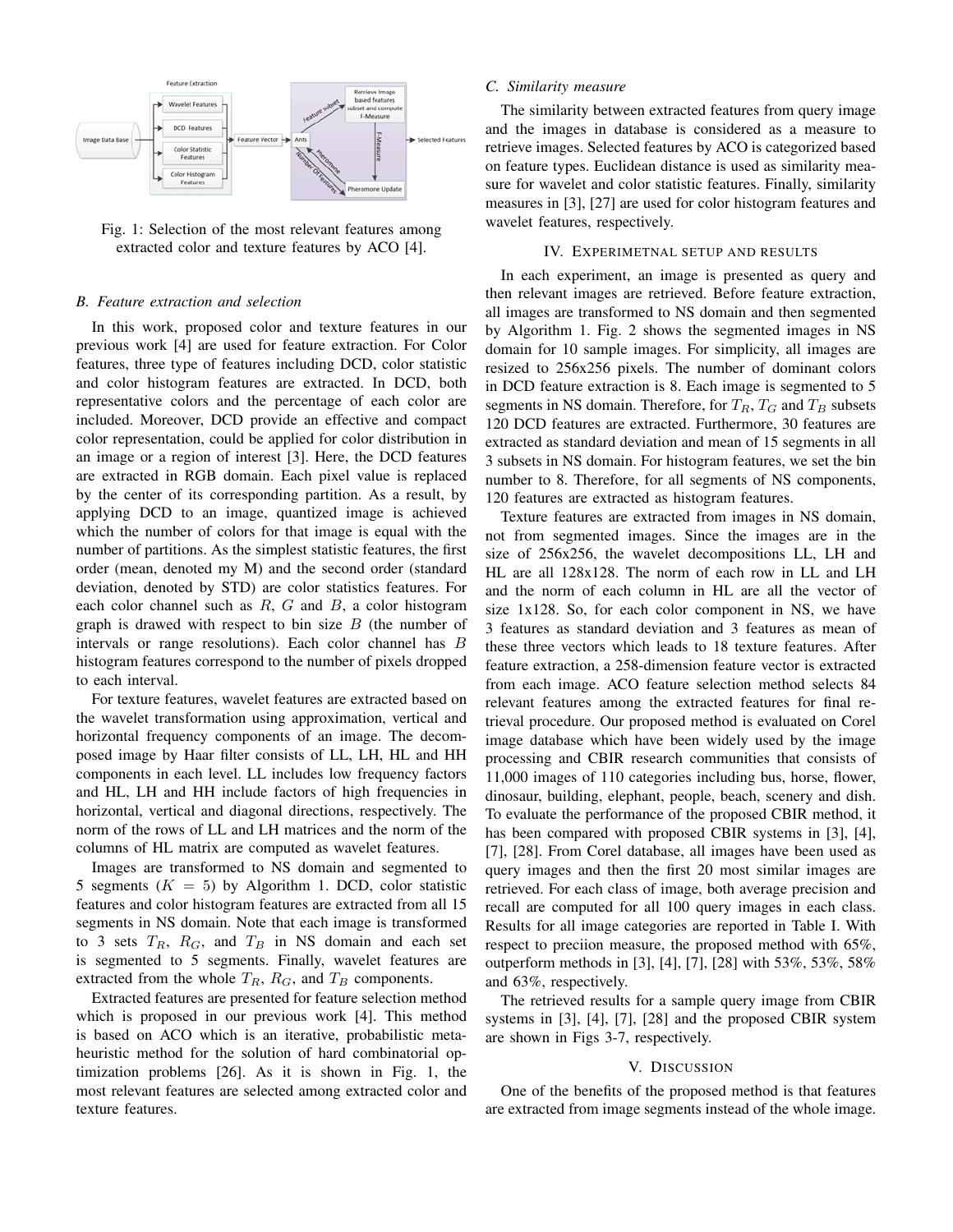| Image<br>Category | Proposed Method |        | Method in [4] |        | Method in [7] |        | Method in [28] |        | Method in [3] |        |
|-------------------|-----------------|--------|---------------|--------|---------------|--------|----------------|--------|---------------|--------|
|                   | Precision       | Recall | Precision     | Recall | Precision     | Recall | Precision      | Recall | Precision     | Recall |
| African people    | 0.489           | 0.0978 | 0.448         | 0.089  | 0.453         | 0.115  | 0.424          | 0.126  | 0.522         | 0.104  |
| Beach             | 0.483           | 0.0966 | 0.472         | 0.094  | 0.398         | 0.121  | 0.446          | 0.113  | 0.462         | 0.092  |
| Building          | 0.624           | 0.1248 | 0.534         | 0.106  | 0.374         | 0.127  | 0.411          | 0.132  | 0.444         | 0.088  |
| <b>Buses</b>      | 0.713           | 0.1426 | 0.734         | 0.146  | 0.741         | 0.092  | 0.852          | 0.099  | 0.558         | 0.111  |
| <b>Dinosaurs</b>  |                 | 0.2    | 0.998         | 0.199  | 0.915         | 0.072  | 0.587          | 0.104  | 0.892         | 0.178  |
| Elephants         | 0.593           | 0.1186 | 0.568         | 0.113  | 0.304         | 0.132  | 0.426          | 0.119  | 0.442         | 0.088  |
| <b>Flowers</b>    | 0.912           | 0.1824 | 0.875         | 0.175  | 0.852         | 0.087  | 0.898          | 0.093  | 0.863         | 0.172  |
| Horses            | 0.713           | 0.1426 | 0.707         | 0.141  | 0.568         | 0.102  | 0.589          | 0.103  | 0.601         | 0.12   |
| Mountains         | 0.464           | 0.0928 | 0.393         | 0.078  | 0.293         | 0.135  | 0.268          | 0.152  | 0.446         | 0.089  |
| Food              | 0.604           | 0.1208 | 0.61          | 0.123  | 0.369         | 0.129  | 0.427          | 0.122  | 0.619         | 0.123  |
| Average           | 0.6595          | 0.1319 | 0.633         | 0.126  | 0.527         | 0.111  | 0.533          | 0.116  | 0.5849        | 0.1165 |

TABLE I: Average precision and recall for the proposed CBIR system and prior systems.



Fig. 2: 10 samples of segmented images in NS domain: (a) input image, (b)  $T_R$ , (c)  $T_G$ , (d)  $T_B$ , (e)  $T_{RGB}$  and (f) segmented image.

It can be useful for image categories which are characterized with specific objects. To have a fair comparison and show that how segmentation process improves the retrieval



Fig. 3: Retrived images for CBIR system in [7].

results, the proposed idea has been compared with [4] with the same feature extraction and selection procedures. Form reported results in Table I, it can be concluded that in some categories containing specific objects, proposed idea improved the retrieval results. For example, in African people, mountain, building, elephant and flower categories, there are 4%, 7%, 9%, 3% and 4% improvement with respect to precision, respectively. In categories with different type of objects such as food category, the precision is decreased.

Determining the number of segments  $(K)$  is one of the main challenges. If it is selected small, more general segments are created and the extracted features is almost same with the extracted features from the whole image. On the other hand, if  $K$  is selected with bigger values, more specific clusters are selected. Our experiments show that  $K = 5$  is the best trade of which leads to better retrieval results in all categories.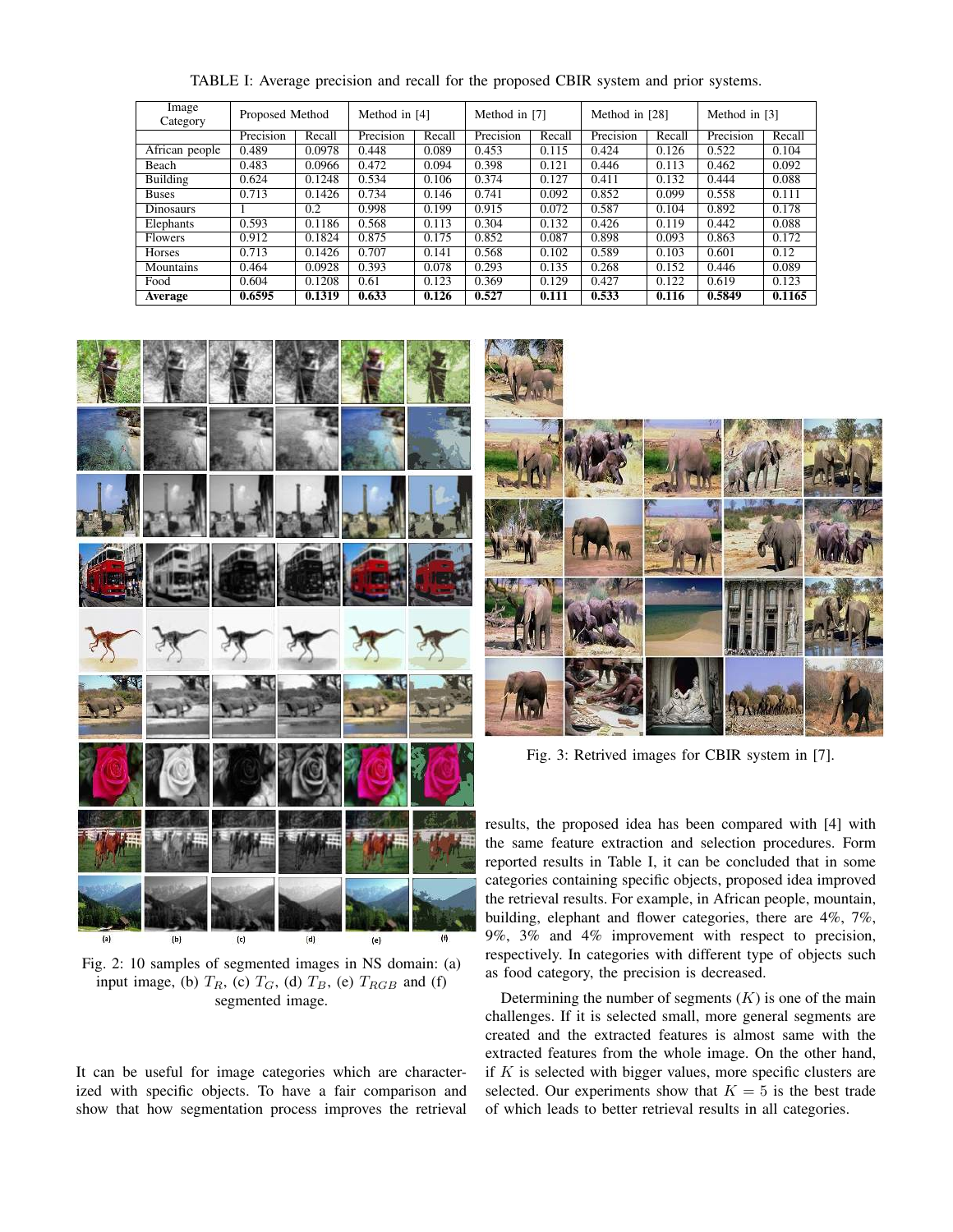

Fig. 4: Retrived images for CBIR system in [28].





Fig. 6: Retrived images for CBIR system in [4].



Fig. 5: Retrived images for CBIR system in [3].

# VI. CONCLUSION AND FUTURE WORKS

This paper presented a CBIR scheme in NS domain. In the proposed idea, images are transformed and then segmented in NS domain. For each image in NS domain, color feature vector is extracted from the segmented image while texture feature vector is extracted from the whole image. Extracted

features are presented for ACO feature selection to select the most relevant features to be used for retrieval process. Experimental results showed that the proposed scheme achieves better retrieval results in comparison with prior works. Future efforts will be directed towards weighting segmented objects in NS domain to assign bigger weights to specific objects which characterize image categories. Future efforts will also be

Fig. 7: Retrived images for the proposed CBIR system.